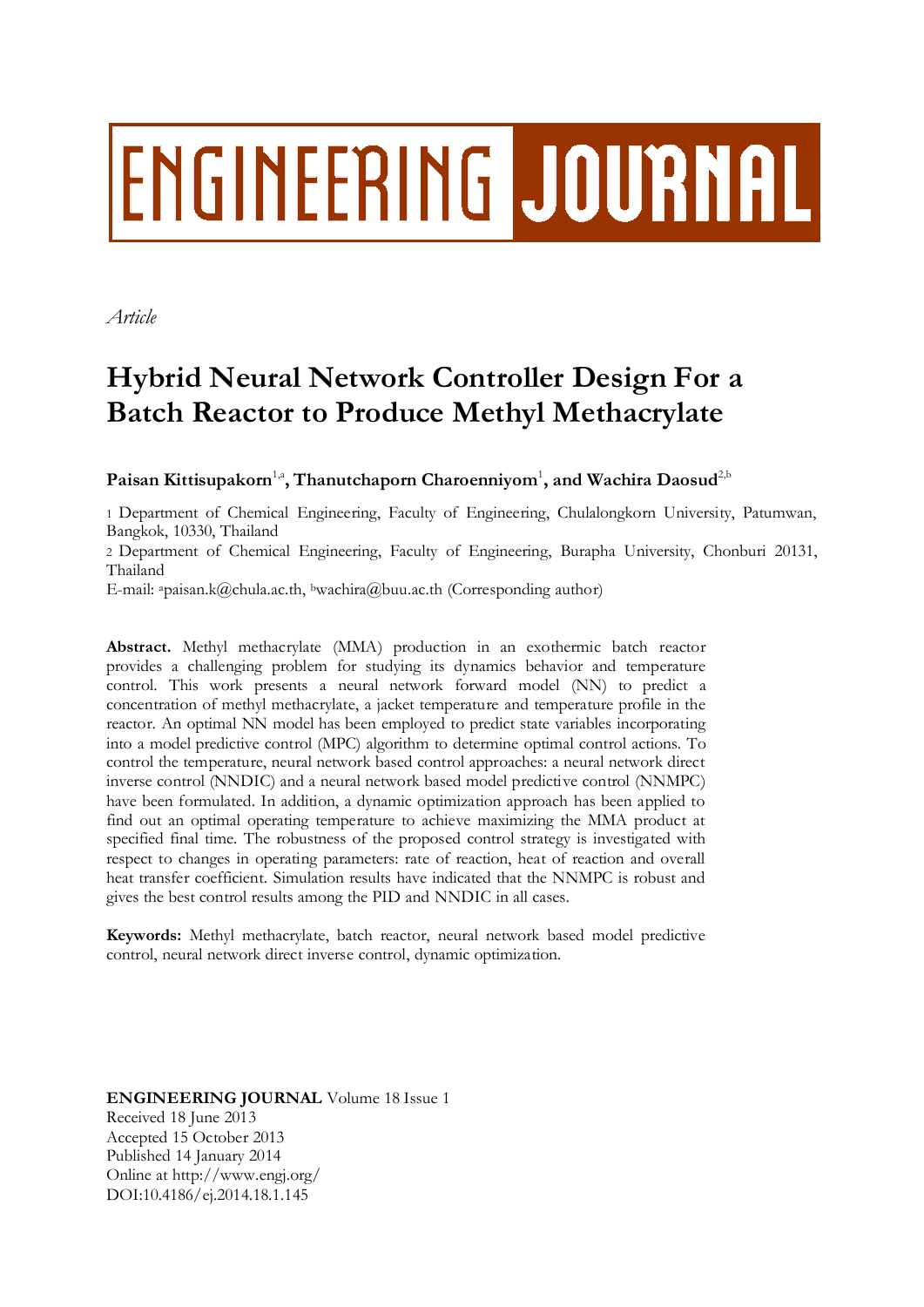# **1. Introduction**

Methyl methacrylate (MMA), which is used to produce polymethyl methacrylate (acrylic plastics) and polymer dispersions, is an important chemical polymer intermediate. The world production capacity has been double increased in past 15 years and the MMA demand is still expected growth in the future [1]. The MMA can be manufactured by many routes. An esterification of mathacrylic acid with methanol in a batch reactor is a successful route on account of achieving the maximum yield. In a batch reactor with exothermic reactions, the heat-released of reactions in heating period may become very large very quickly and the heat-generated can exceed the cooling capacity of the reactor and then runaway reactions take place [2-3]. To overcome the problem, model based control strategies have been proposed to solve the problem [4-7]. However, control performances of such control strategies rely upon the accuracy of mathematical models developed.

To overcome the problem, neural networks studied and provided successfully to capture the dynamics of nonlinear and complex systems have been proposed and formulated [8-13]. Neural networks have several advantages of distributed information processing and the inherent potential for parallel computation. The potential for the processing and approximation relates to operating data without the prior knowledge of the process. They can learn adequately accurate models and give good non-linear control when model equations are not known or only partial state information is available. Neural networks can be employed to be mathematical model, estimator and controller. Kittisupakorn et al. [14] demonstrated dynamic neural network modeling for hydrochloric acid recovery acid process to predict the concentration profile of a hydrochloric acid recovery process consisting of double fixed-bed ion exchange columns. Rusinowski and Stanek [15] presented a method and example results of calculations of neural modeling of steam boilers. Charoenniyom et al. [16] applied neural network to be a modeling for the methyl methacrylate production process in a batch reactor and Thampasato et al. [17] proposed neural network modeling for a batch crystallizer. For the process control, Nueaklong et al. [18] investigated neural network modeling for hard chrome electroplating process to predict the plating solution temperature in hard chrome electroplating bath and applied the neural network inverse model as a controller for controlling plating solution temperature to the desired temperature range. Daosud et al. [19] presented the neural network for inverse model to be a controller for a steel pickling process. Kittisupakorn et al. [20] presented a multi-layer feedforward neural network based model predictive control for a steel pickling process. The neural network for forward model is applied as mathematical model to predict the state variables in the model predictive control algorithm. For use the neural network as an estimator, Arpornwichanop and Shomchoam [21] applied neural network as an estimator to estimate the unmeasured state variables for fed-batch bioreactors.

The goal of this paper is to provide an effective control technique to control the system. To achieve this, this paper has developed the neural network forward model to predict the dynamics behavior and the neural network inverse model to control the process integrated with the dynamic optimization. Both neural network forward and inverse models have been developed based on the Lenvenberg-Marquardt training algorithm. An optimal neural network structures for forward and inverse models are chosen based on mean square error (MSE). The obtained optimal neural network structure for forward model has been employed to predict state variables over a predictive horizon within a model predictive control (MPC) algorithm for searching optimal control actions via successive quadratic programming (SQP). Robustness tests of the proposed controls have been studied with respect to changes in operating parameters.

# **2. Mathematical Models for Methyl Methacrylate Production Process in a Batch Reactor**

Mathematical models for esterification reaction of a methyl methacrylate in a batch reactor studied in this work have been developed. The esterification reaction involved in this study is given below.

$$
CH2=C(CH3)-COOH + CH3OH \leftrightarrow CH2=C(CH3)-COOCH3+H2O
$$
\n(A) (B) (C) (D)

It is assumed that the kinetic equation of the esterification reaction of methacrylic acid with methanol is reversible and the reaction takes place in liquid phase. From Witczak et al. [22], the reaction rate constants for this reaction are described by the following equations.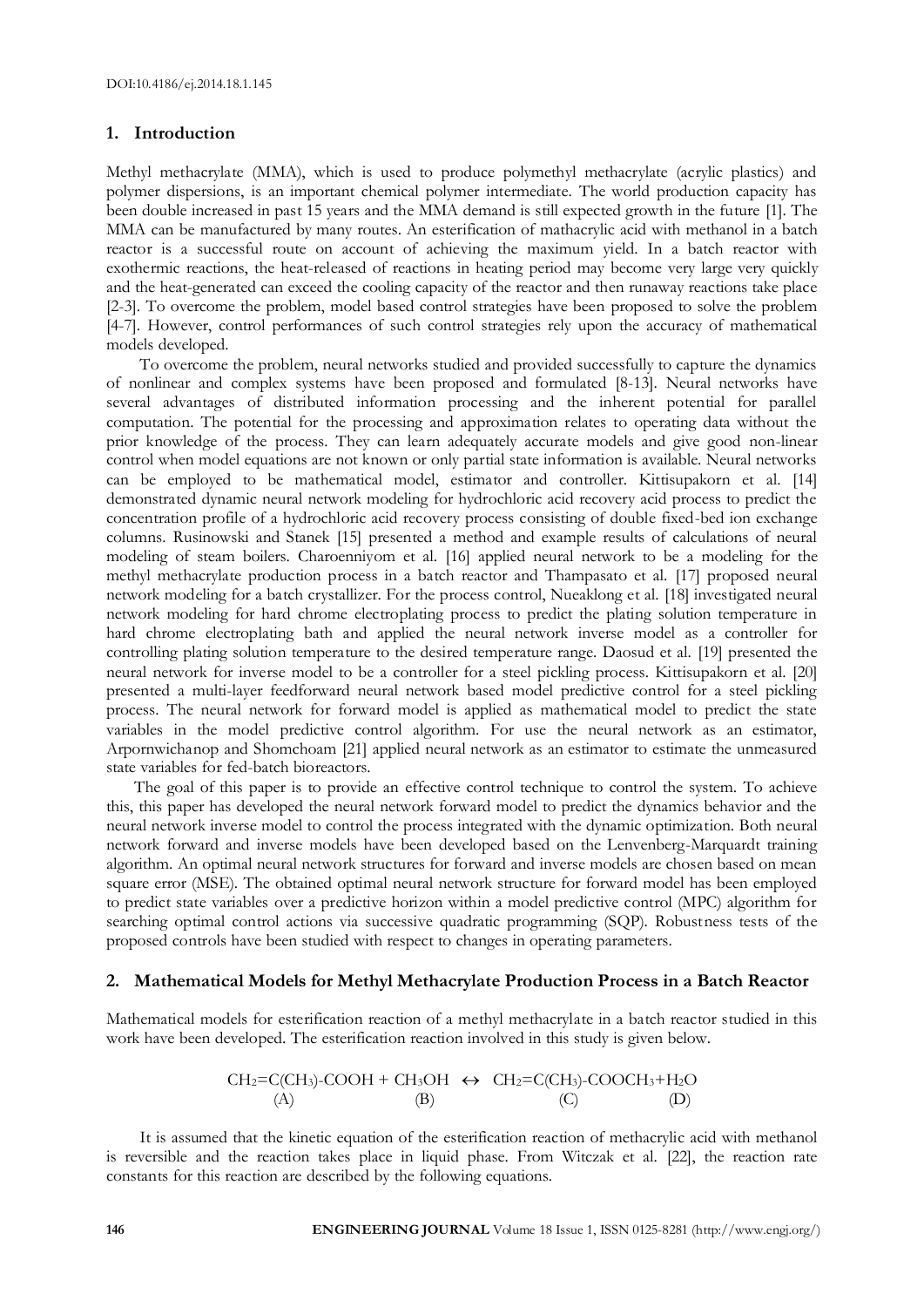$$
R_A = k_I C_{cat} \frac{C_A C_B}{C_C^{0.3}} - k_2 C_{cat} C_C^{0.7} C_D
$$
 (1)

$$
k_{1} = 960 \exp\left(-\frac{63,600}{RT_{r}}\right)
$$
 (2)

$$
k_2 = 600 \exp\left(-\frac{67,320}{RT_r}\right) \tag{3}
$$

where C<sub>A</sub>, C<sub>B</sub>, C<sub>C</sub>, C<sub>D</sub> and C<sub>cat</sub> refer to concentration of methacrylic acid, methanol, methyl methacrylate, water and catalyst in mol/m<sup>3</sup>, respectively.

The mass and the energy balances described the change of each component and temperatures are:

$$
\frac{dC_A}{dt} = -R_A \tag{4}
$$

$$
\frac{dC_B}{dt} = -R_A \tag{5}
$$

$$
\frac{dC_C}{dt} = R_A \tag{6}
$$

$$
\frac{dC_D}{dt} = R_A \tag{7}
$$

$$
\frac{dT_r}{dt} = \frac{Q_r + Q_j}{C_r C p_r} \tag{8}
$$

$$
\frac{dT_j}{dt} = \frac{F_j p_j C p_r (T_{jsp} - T_j) - Q_j}{V_j p_j C p_j} \tag{9}
$$

$$
Q_r = -\Delta H R_A \tag{10}
$$

$$
Q_j = UA(T_j - T_r) \tag{11}
$$

$$
C p_r = \frac{C p_A C_A + C p_B C_B + C p_C C_C + C p_D C_D}{C_A + C_B + C_C + C_D}
$$
\n(12)

where Q, ΔH and U are heat released from reaction (kJ/min), heat of reaction (kJ/kmol) and heat transfer coefficient (kJ/(min m<sup>2</sup> °C)), respectively.

# **3. Neural Network Modeling**

**E**<sub>RI</sub> = **E**<sub>P</sub><sub>CM</sub> **C**<sub>F</sub><sup>2</sup>  $\frac{C_1 C_1}{C_1}$  **EP**<sub>2</sub> **C**<sub>*D*</sub> **1 1**<br> **E**<sub>RI</sub> **C** *C<sub>C</sub> (i.g. (i.g. (i.g. (i.g. (i.g. (i.g. 1)<br> E<sub>RI</sub> C <i>C* (i.g. (i.g. (i.g. 1) **14 C**<sub>*C*</sub> (i.g. 1) **14 C**<br> **E**RING C<sub>2</sub> Neural networks consist of an input layer, hidden layer(s) and an output layer with each layer composing of a processing unit. The input layer receives the external inputs from the outside of the network. The output layer will produce the output of the network according to the input data sets. In the hidden layers, the value from each input neuron is multiplied by a weight and is calculated by transfer function.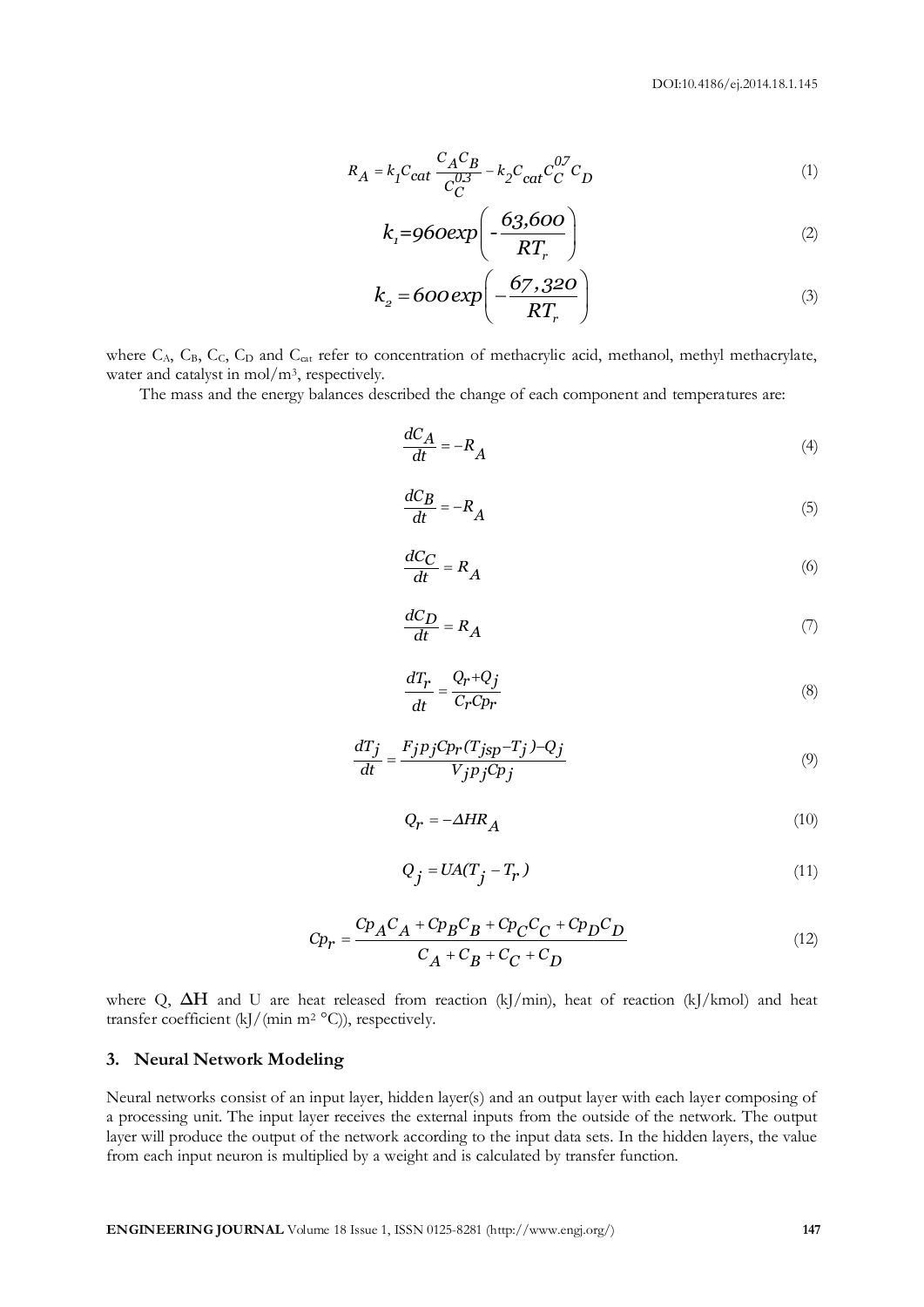DOI:10.4186/ej.2014.18.1.145

In this part, neural network forward model is applied to predict the dynamic behavior of the system. The training, testing and validating data sets for neural network modeling are generated from the first principle mathematical model covering several possible scenarios consisting of nominal and plant uncertainty cases. Rate of reaction, heat of reaction and overall heat transfer coefficient are considered as plant/model mismatches. In addition, the manipulated variable (the set point of the jacket temperature) is adjusted as step change and random change.

| Table 1. | Physical properties simulation system geometric characteristics. |                      |
|----------|------------------------------------------------------------------|----------------------|
|          | Heat capacity of methacrylic acid $(J/mol K)$                    | 167.817              |
|          | Heat capacity of methanol $(J/mol K)$                            | 81.080               |
|          | Heat capacity of methyl methacrylate $(J/mol K)$                 | 191.202              |
|          | Heat capacity of water $(J/mol K)$                               | 1000                 |
|          | Heat capacity of water in jacket $(J/mol K)$                     | 1000                 |
|          | Density of methacrylic acid ( $\text{kg}/\text{m}^3$ )           | 1015                 |
|          | Density of methanol $(kg/m3)$                                    | 791.8                |
|          | Density of methyl methacrylate $(kg/m^3)$                        | 940                  |
|          | Density of water $(kg/m3)$                                       | 1000                 |
|          | Density of water in jacket $(kg/m3)$                             | 1000                 |
|          | Heat of reaction $(J/mol)$                                       | $-57500$             |
|          | Molecular weight of methacrylic acid (kg/kmol)                   | 86.08                |
|          | Molecular weight of methanol (kg/kmol)                           | 32.04                |
|          | Molecular weight of methyl methacrylate (kg/kmol)                | 100.12               |
|          | Molecular weight of water (kg/kmol)                              | 18.00                |
|          | Volume of reactor (m)                                            | 0.0025               |
|          | Overall heat transfer coefficient $(J/\text{sec} m^2 K)$         | 274.42               |
|          | Area of jacket (m <sup>2</sup> )                                 | 0.05                 |
|          | Volume of jacket (m <sup>3</sup> )                               | 0.001                |
|          | Gas constant (kJ/kmol K)                                         | 8.314                |
|          | Flow rate of jacket $(m^3/sec)$                                  | $3.5 \times 10^{-5}$ |

After that, all generated data subsets are integrated to one overall set consisting of 4,500 patterns and the pattern in the overall set is randomized. The obtained data set are classified into 3 sets consisting of 60%, 30% and 10% of the obtained total data as a training, testing and validating data set, respectively. The number of samples for training, testing and validating data sets are shown in Table 2.

The generated data requires normalization for achieving a good performance neural network modeling. In the normalization step, all data were scaled in range of minimum and maximum value. The minimum and maximum data were compared to 0.05 and 0.95, respectively. The equations for data normalization and converting back can be expressed as follows:

$$
x_{nor} = \frac{(x - x_{min})(0.95 - 0.05)}{(x_{max} - x_{min})} + 0.05
$$
(13)

$$
x = \frac{(x_{\text{nor}} - 0.05)(x_{\text{max}} - x_{\text{min}})}{(0.95 - 0.05)} + x_{\text{min}}
$$
(14)

where x and  $x_{\text{nor}}$  are the actual and normalized values, respectively.

In the training step, the Levenberg Marquardt algorithm is used to train the both neural network models. During the training, the neural network adjusts the weights and biases in each node connection but there does not adjust during the testing and validating to evaluate the neural network performance. The structure for the neural network forward model consists of 8 nodes in an input layer and 3 nodes in an output layer as shown in Fig. 1. The input layer nodes are composed of the past and present values of the reactor temperature, the concentration of methyl methacrylate, the jacket temperature and the set point of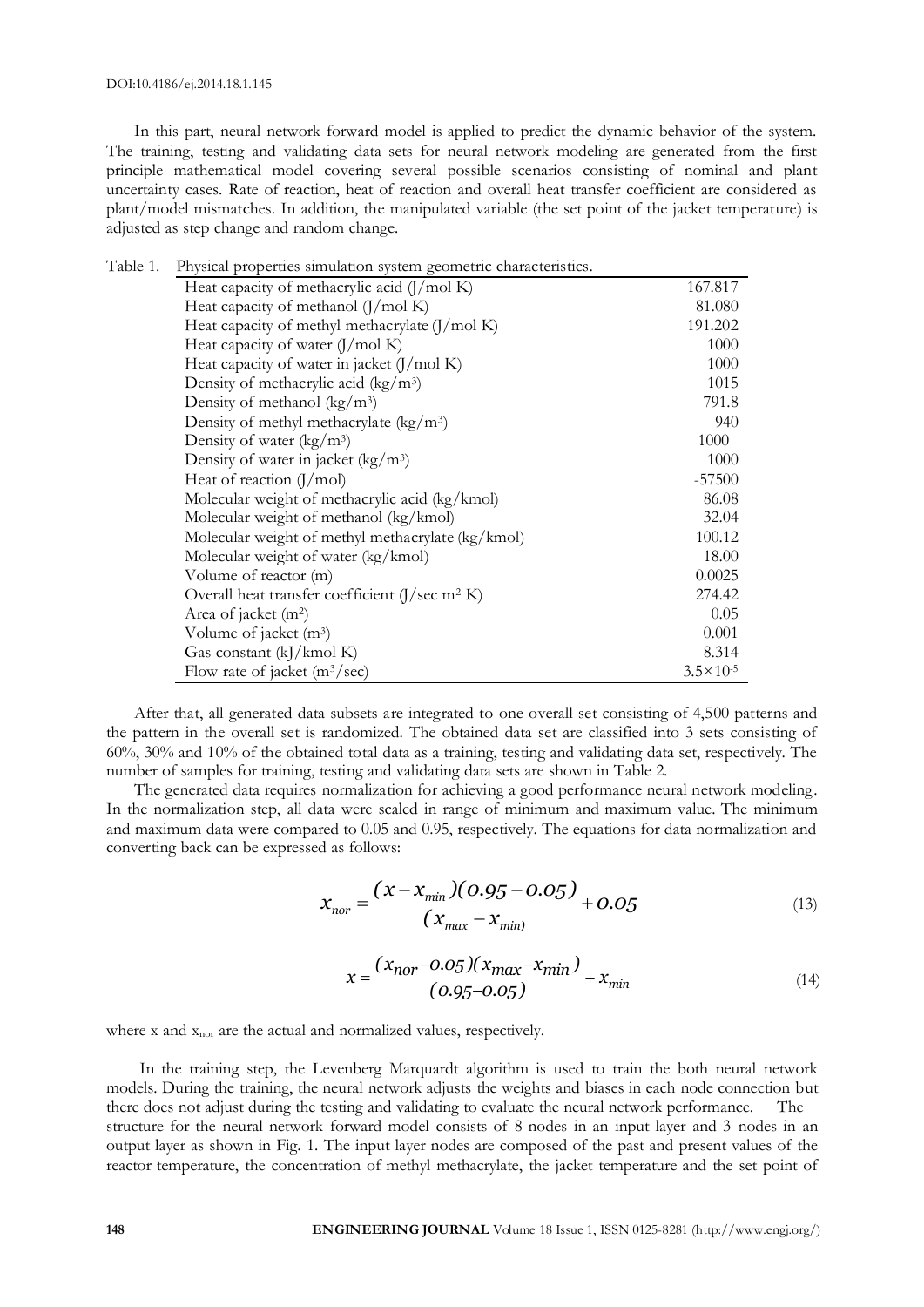Output

| $CC(k-1)$      | $C_C(k)$            | $CC(k+1)$   | Outpu |
|----------------|---------------------|-------------|-------|
| $T_r(k-1)$     | $T_r$ (k)           | $T_r$ (k+1) | Input |
| $T_i(k-1)$     | $T_i(k)$            | $T_i(k+1)$  |       |
| $T_{jsp}(k-1)$ | $T_{\text{isp}}(k)$ |             |       |

the jacket temperature. The output layer nodes are the future values of the reactor temperature, the jacket temperature and the concentration of methyl methacrylate.

Fig. 1. Input/output pattern for the forward model**.**

In the neural network design step, the appropriated neural network structure is defined by choosing the number of nodes in the hidden layer. Both neural network forward and inverse models have been developed based on the Lenvenberg-Marquardt training algorithm. The sigmoid function is used as the activation function of the nodes in the hidden layer and the linear transfer function is used as the activation function in its output layer. A common objective of the neural network training is to minimize an error between predicted neural network values and actual targeted values. An equation for MSE calculation is shown below:

$$
MSE = \frac{1}{n} \sum_{i=1}^{n} (T_{aci} - T_{pi})^2
$$
 (15)

where  $T_{ac}$  is the actual targeted values and  $T_p$  is the predicted neural network values.

After training step, the trained neural network model is tested with testing data sets. If the MSE values of the testing data are out of a specified value, the obtained neural network model is inapplicable and more training is required by reinitialize the weights and biases. Alternatively, another neural network structure is considered. On the other hand, if the MSE values of the testing data sets are satisfied, the obtained neural network model is validated by validating data set. If the MSE values of validating set are not out of a specified value, the network structure is changed by changing the number of hidden layers and the number of nodes in the hidden layer. In this paper, the number of hidden layer is varied from 1 node to 20 nodes.

Basic steps of the neural network designing are shown in Fig. 2. Many procedures of the neural network designing are summarized in this figure.

| Data sets      | Forward model (MSE)     | Inverse model (MSE)       | No. of samples |
|----------------|-------------------------|---------------------------|----------------|
| Training       | $4.6068 \times 10^{-5}$ | $3.6992 \times 10^{-5}$   | 2700           |
| Testing set 1  | $3.5618 \times 10^{-5}$ | $2.0184 \text{ x}10^{-5}$ | 675            |
| Testing set 2  | $3.1400 \times 10^{-5}$ | $1.0795 \times 10^{-5}$   | 675            |
| Validating set | $5.0784 \times 10^{-5}$ | $2.0489 \times 10^{-5}$   | 450            |

Table 2. The MSE of the testing and validation sets of forward and inverse models.

#### **4. Neural Network Direct Inverse Control (NNDIC)**

In this part, a neural network inverse model is applied to formulate a neural network direct inverse controller to control the process. The detailed procedures to find the inverse neural network model are summarized in the Fig. 2. A neural network inverse model structure consists of 8 nodes in an input layer and a node in an output layer.

An optimal neural network inverse model is utilized to predict a manipulated variable (a set point of a jacket temperature). The neural network inverse model for the set point of the jacket temperature prediction requires the past and present values of the process outputs and the past values of manipulated variable and the set point of the reactor temperature. The input and output patterns for the neural network inverse model is shown in Fig. 3.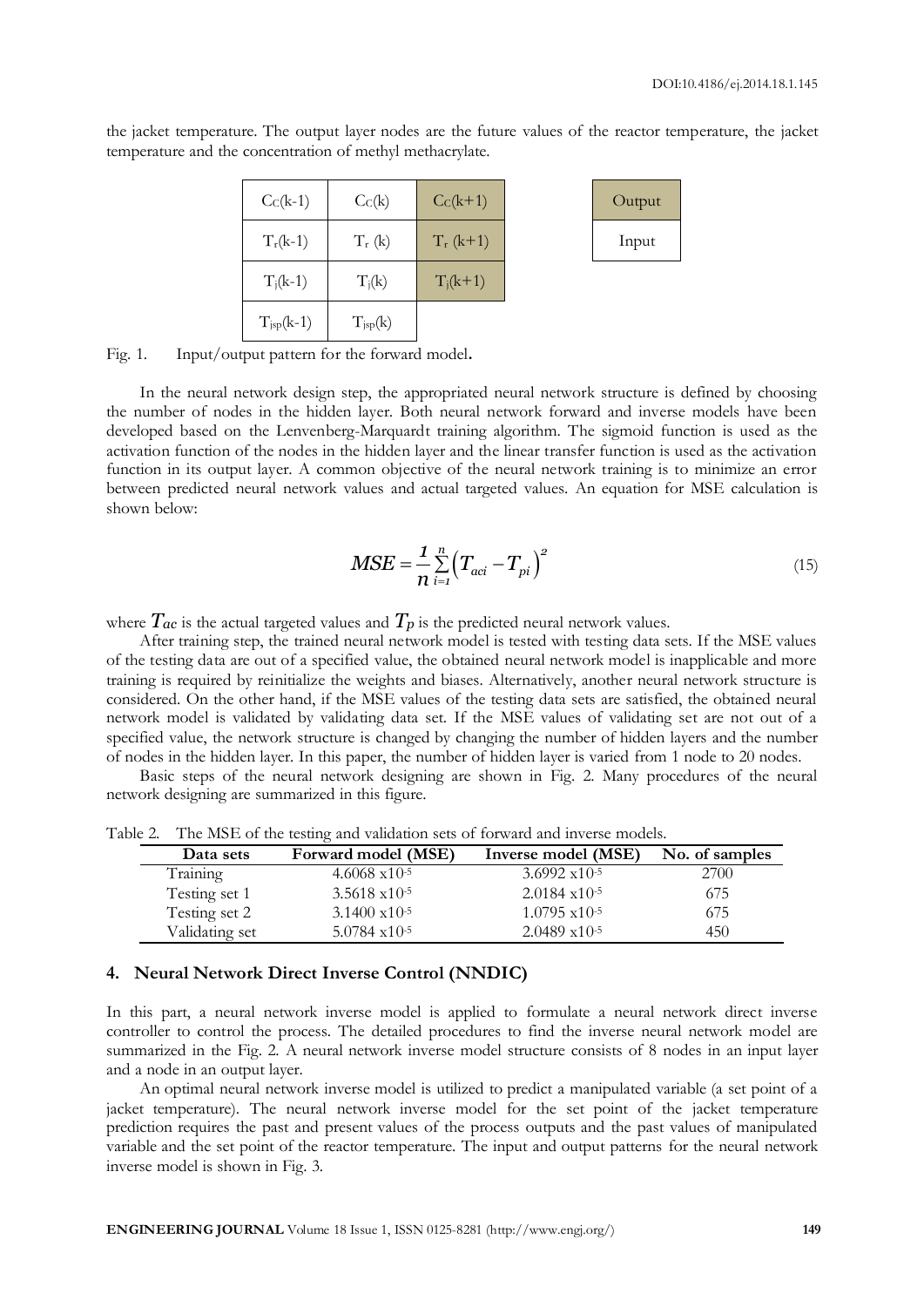

Fig. 2. Procedures of the neural network designing.

| $CC(k-1)$             | $C_{C}$ (k)                             |             | Output |
|-----------------------|-----------------------------------------|-------------|--------|
| $T_r(k-1)$            | $T_r$ (k)                               | $T_r$ (k+1) | Input  |
| $T_{\text{isp}}(k-1)$ | $T_{\text{isp}}\left(\mathbf{k}\right)$ |             |        |
| $T_i(k-1)$            | $T_i$ (k)                               |             |        |

Fig. 3. Input/output patterns for the inverse model.

The NNDIC strategy for controlling the temperature is shown in Fig. 4. The control performance is tested under the uncertainly of the process including changes of kinetic rate, heat of reactions and heat transfer coefficient.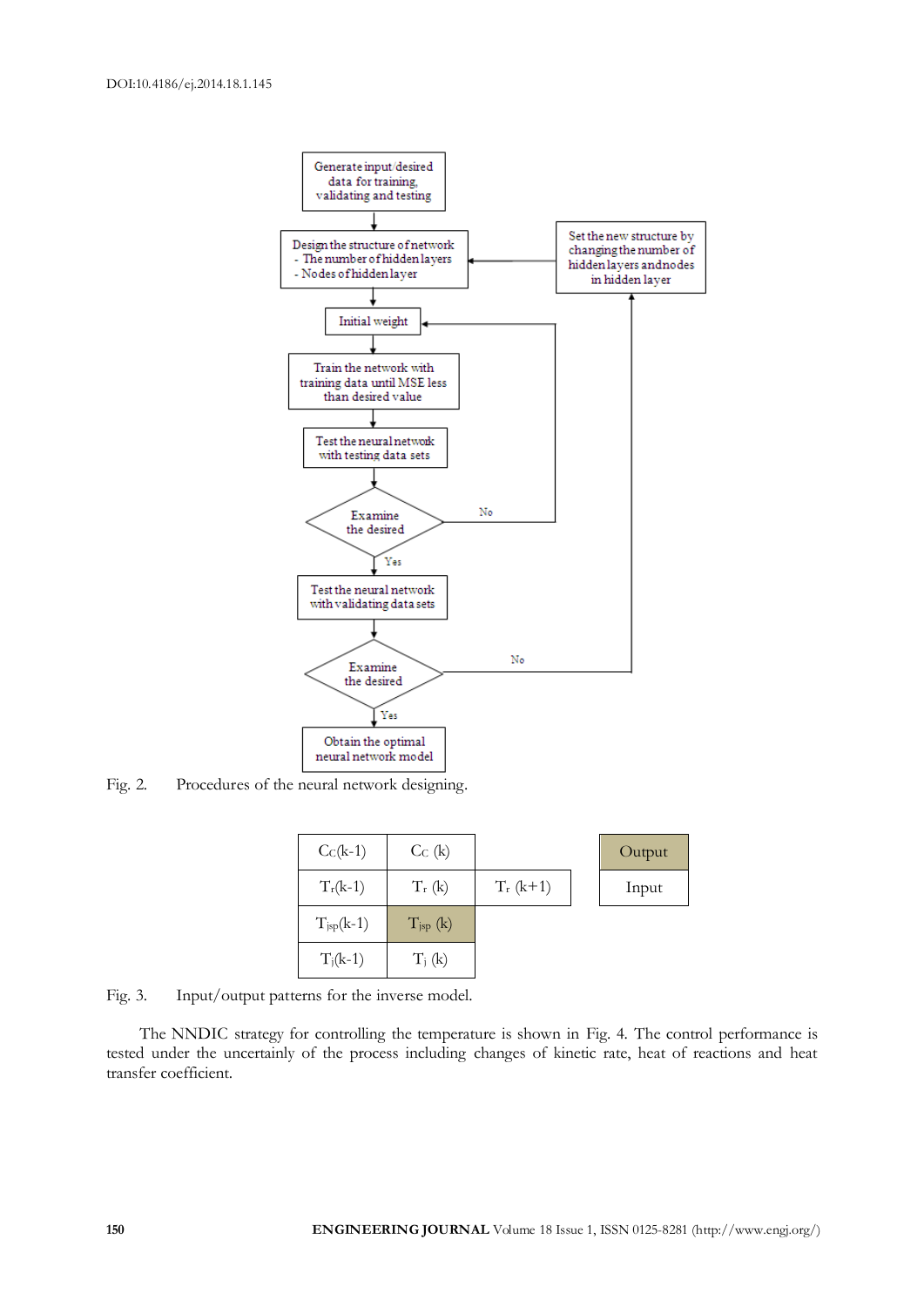

Fig. 4. The structure of NNDIC strategy.

#### **5. Dynamic Optimization**

The goal of a dynamic optimization problem is to find an optimal control profile of one or more control variables or control parameters of a system. Optimality is defined as a minimization or maximization of an objective function without violating given the process constraints [23-24]. In this work, a program is written to solve the optimization problem using a sequential quadratic programming (SQP) algorithm in Matlab Optimization Toolbox. The written program is tested to determine an optimal temperature of the exothermic batch reactor studied by Aziz et al. [25].

In this work, an objective is to determine the optimal temperature policy maximizing the amount of a desired product concentration for a given fixed batch time subject to bounds on the reactor temperature. The problem can be written mathematically as**:**

$$
\max_{T_r} C_c\big(t_f\big)
$$

Subject to

$$
\dot{x} = f(x(t), T_r, p, t) \qquad \text{process model} \tag{16}
$$

$$
x(to) = x(o)
$$
 initial condition (17)  
298K  $\leq T_r \leq 348K$  boundary condition (18)

$$
298K \le T_r \le 348K \qquad \text{boundary condition} \tag{18}
$$
  

$$
t_f = t_f^* \tag{19}
$$

where *x* is the vector of state variables,  $\dot{x}$  is the derivative of *x* with respect to time (*t*) and *p* is the process parameters. The batch time  $(t<sub>i</sub>)$  is specified at 10 hours. The lower bound on the temperature is the initial temperature that operates at the ambient condition and the upper bound is dictated by the maximum temperature of the experimental data used by Witczak et al. [22].

#### **6. Neural Network Based Model Predictive Control (NNMPC)**

MPC appears to be one of general approaches which can handle most common process characteristics and industrial requirements in a satisfactory way [26-27]. The key success factor in the use of MPC in these process problems is the existence of accurate process models. [28-29] Then, the obtained neural network forward model in the neural network modeling part is applied as a predictor to predict the future values of outputs over a prediction horizon (*p*) within a model predictive control algorithm. An optimal manipulated variable  $(T_{\text{isp}})$  is determined by solving the optimization problem to minimize a specified objective function subject to the neural network model and lower and upper bounds of the manipulated variable (a set point of a jacket temperature). Figure 5 illustrates the structure of a neural network model predictive control (NNMPC) strategy. A program is used to solve the optimization problem using a successive quadratic programming (SQP) algorithm. The optimization problem is shown below:

min. The optimization problem is shown below:  
\n
$$
\min_{T_{jsp}} \sum_{i=1}^{p} \left[ W_1 \{T_r (k+i) - T_{rsp} (k+i) \}^2 + W_2 \{ \Delta T_{jsp} (k+i) \}^2 \right]
$$
\n(20)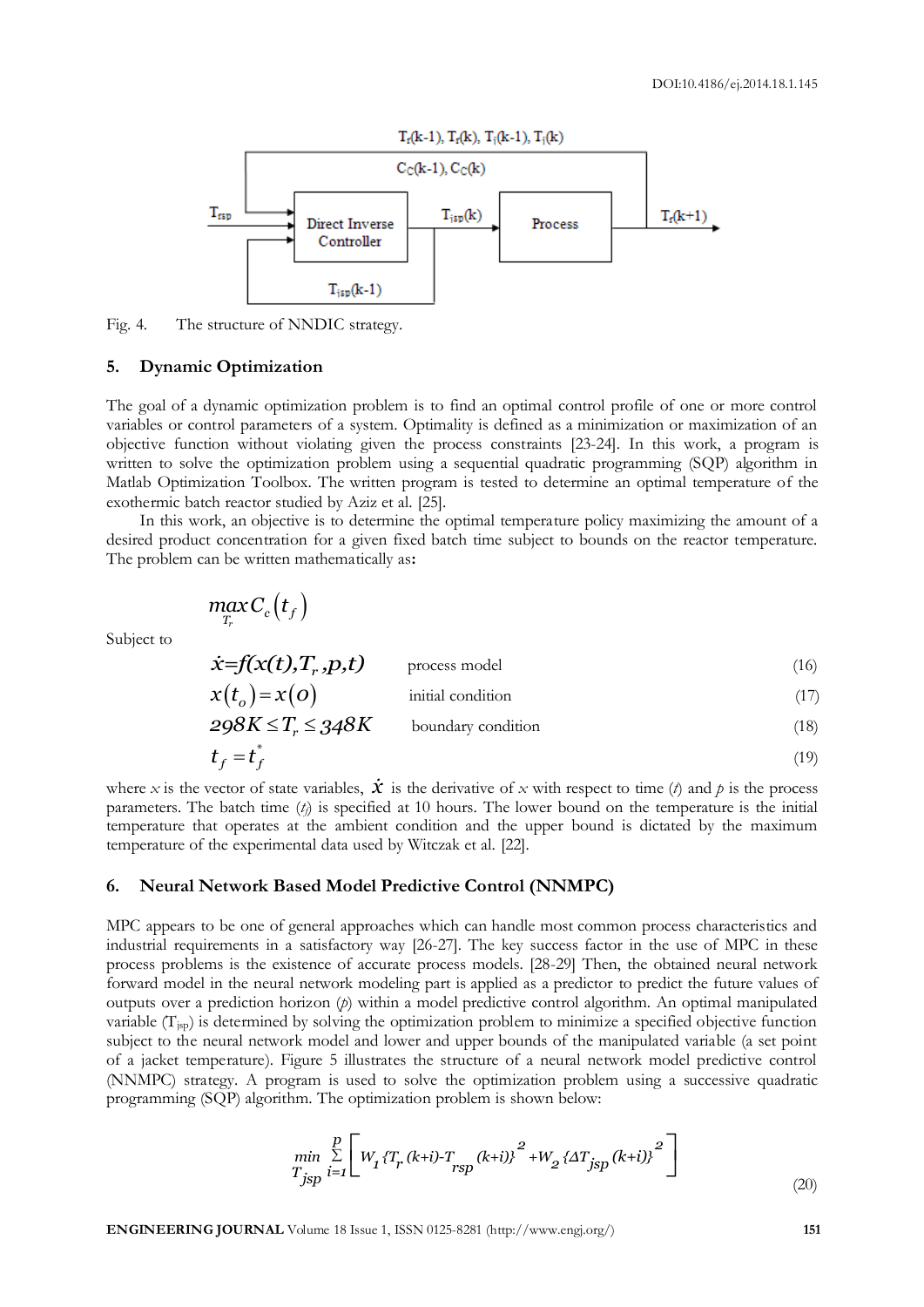Subject to

Neural network forward model

\n
$$
260 \, \text{K} \leq T_{\text{sp}}(k+1) \leq 380 \, \text{K}, \, i = 1, 2, 3, \ldots, P
$$
\n
$$
T_{\text{r}}(k+p) = T_{\text{rsp}}(k+p) \tag{21}
$$

where p is a parameter specifying the prediction horizon, M is the control horizon,  $W_i$  is the weighting parameter used to give different weights to different squared tracking error and  $T_{\text{rsp}}$  is the set point of the reactor temperature obtained off-line optimization.



Fig. 5. The NNMPC strategy.

#### **7. Simulation Results**

#### **7.1 Neural Network Forward and Inverse Models**

After training the neural network models, the neural network forward and inverse models are validated by the sets of validating data for the performance monitoring. Optimal structures for the forward and inverse models are [8-6-8-3] and [8-4-8-1] respectively and their MSEs for the testing and validating sets are presented in the Table 2. This table shows that the neural network forward model can predict the values of the concentration of MMA, the jacket temperature and the reactor temperature with great accuracy and the neural network inverse model gives good prediction of the set point of jacket temperature.

#### **7.2 Dynamic Optimization**

The dynamic optimization maximizing production concentration with respect to variations of time intervals: 1, 2, 4 and 8 intervals have been carried out. The simulation results with different time intervals are shown in Fig. 6. Table 3 reports the temperature and the concentration of MMA (desire product) of each time intervals. It has been found that at the final time, the maximum product achieves at the case of 8 intervals. The obtained optimal temperature profile is then applied as set points of the reactor temperature for control design.

| Interval | Off-line optimal temperature $(K)$                             | $C_{C}(t)$ |
|----------|----------------------------------------------------------------|------------|
|          | 342.45                                                         | 13.932     |
|          | 348.00, 329.77                                                 | 13.949     |
|          | 348.00, 347.98, 336.32, 325.21                                 | 13.952     |
|          | 348.00, 348.00, 347.47, 345.88, 341.60, 333.48, 328.15, 324.84 | 13.962     |

Table 3. Optimization results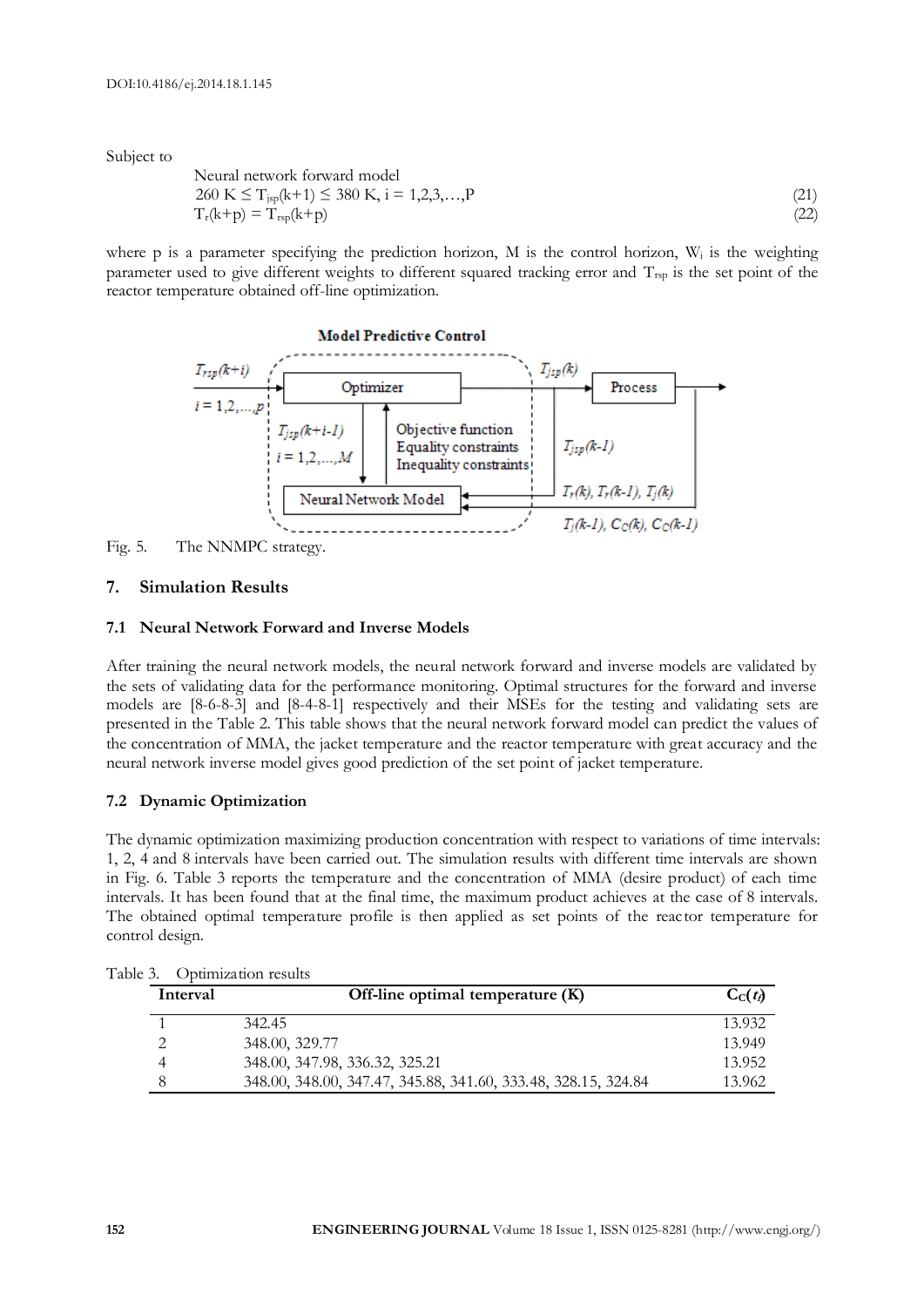

Fig. 6. Temperature profile for the optimization problem.

#### **7.3 Neural Network Model Based Control**

For this case, the controllers are adjusted with the same IAE for the same control performance. The objective of the control is to control the reactor temperature to the desired set point by adjusting the set point of a jacket temperature. The controlled simulations are divided into two cases which are nominal case and plant/model mismatch case. The conditions of the mismatch case are defined by 30% increasing and 30% decreasing of the model parameter values from the nominal condition (Table 1., Eq. (2) and Eq (3)) such as k<sub>1</sub>, k<sub>2</sub>, ΔH and U. The closed-loop performance of the NNMPC, the NNDIC and the PID control are indicated by the integral of absolute value of an error (IAE).

The simulation results of the nominal case with the process parameters presented in Table 1 indicate that the NNMPC can bring the temperature closely to the set point without overshoot, oscillations and offset as show in Fig. 7. In contrast, the NNDIC and the PID control cause the overshoot and oscillation of the control variable (reactor temperature) as show in Fig. 8 and 9, respectively. Moreover, the dynamic behavior of NNMPC manipulated variable is smoother than the NNDIC and the PID control.

For the plant/model mismatch cases, a rate of reaction for forward reaction, a rate reaction for reverse reaction, a heat of reaction and an overall heat transfer coefficient are considered as the plant/model mismatch parameters because these parameters are prone to errors in the real process. Then the model mismatch cases are divided into 6 cases as follows

- $30\%$  increasing of  $k_1$  case
- $30\%$  decreasing of  $k_2$  case
- $30\%$  increasing of k<sub>1</sub> and  $30\%$  decreasing of k<sub>2</sub> case
- 30% increasing of ΔH case
- 30% decreasing of U case
- $30\%$  increasing of k<sub>1</sub>,  $30\%$  decreasing of k<sub>2</sub>,  $30\%$  increasing of  $\Delta H$  and  $30\%$  decreasing of U case

The simulation results in the case of the decrease in U of 30% for the NNMPC, PID and NNDIC are shown in Fig. 10, 11 and 12, respectively. These figures illustrate that the NNMPC strategy can bring the reactor temperature to the set point by gradually adjusting the jacket temperature set point which then gives smooth control response. The NNDIC and PID, on the other hand, can control the reactor temperature to the set point but with drastic adjustment of the jacket temperature set point causing the oscillation and overshoot in the process response. For the control comparison, the NNMPC give the best control performance in all parameter mismatch cases and the NNDIC is more robust than PID control. The performance index in term of the absolute error (IAE) of three different controllers in nominal case and parameter mismatch cases are summarized in Table 4.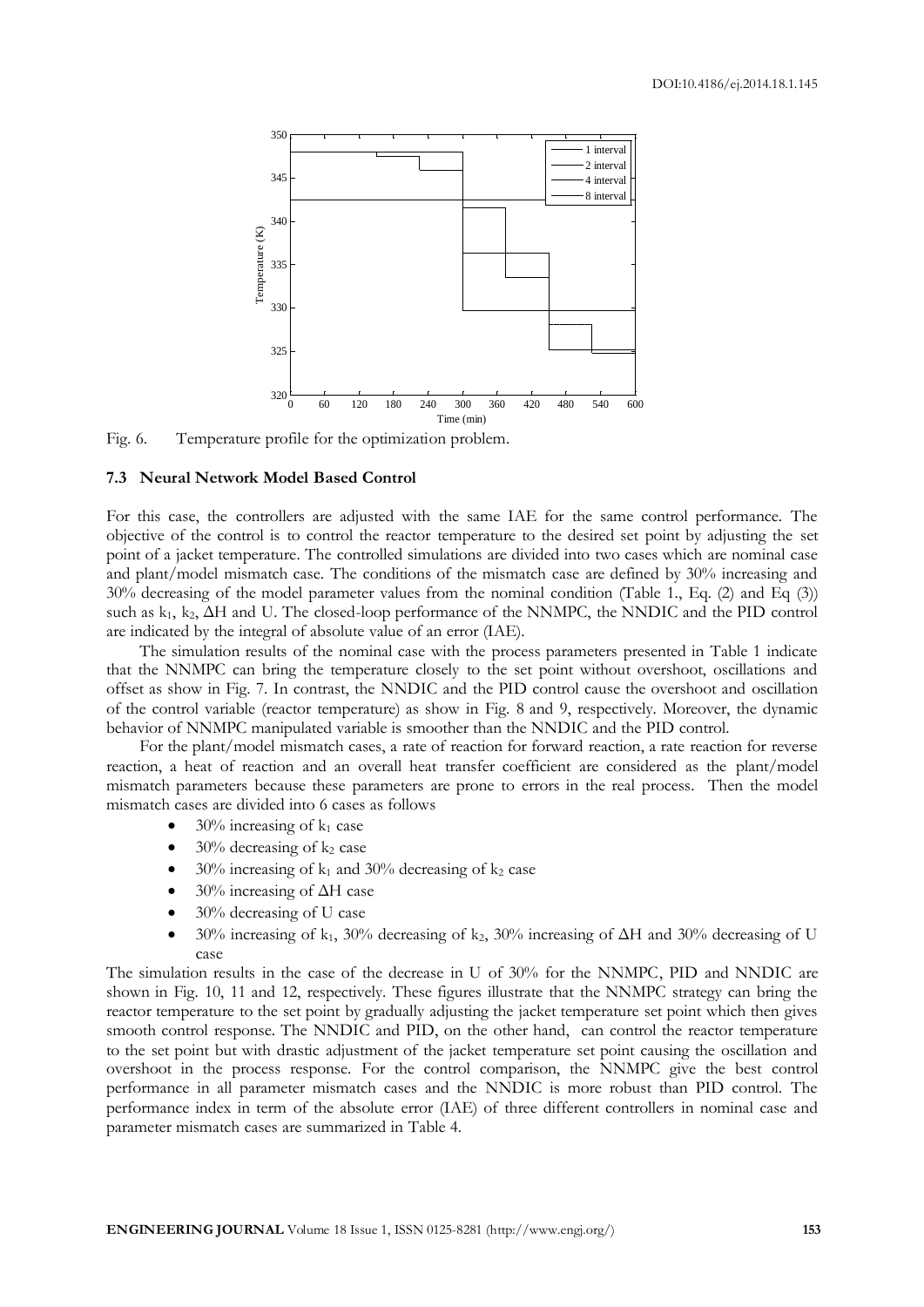

Fig. 7. The temperature control using NNMPC under the nominal case: (a) the control variable  $(T_r)$  and (b) the manipulated variable  $(T_{\text{isp}})$ .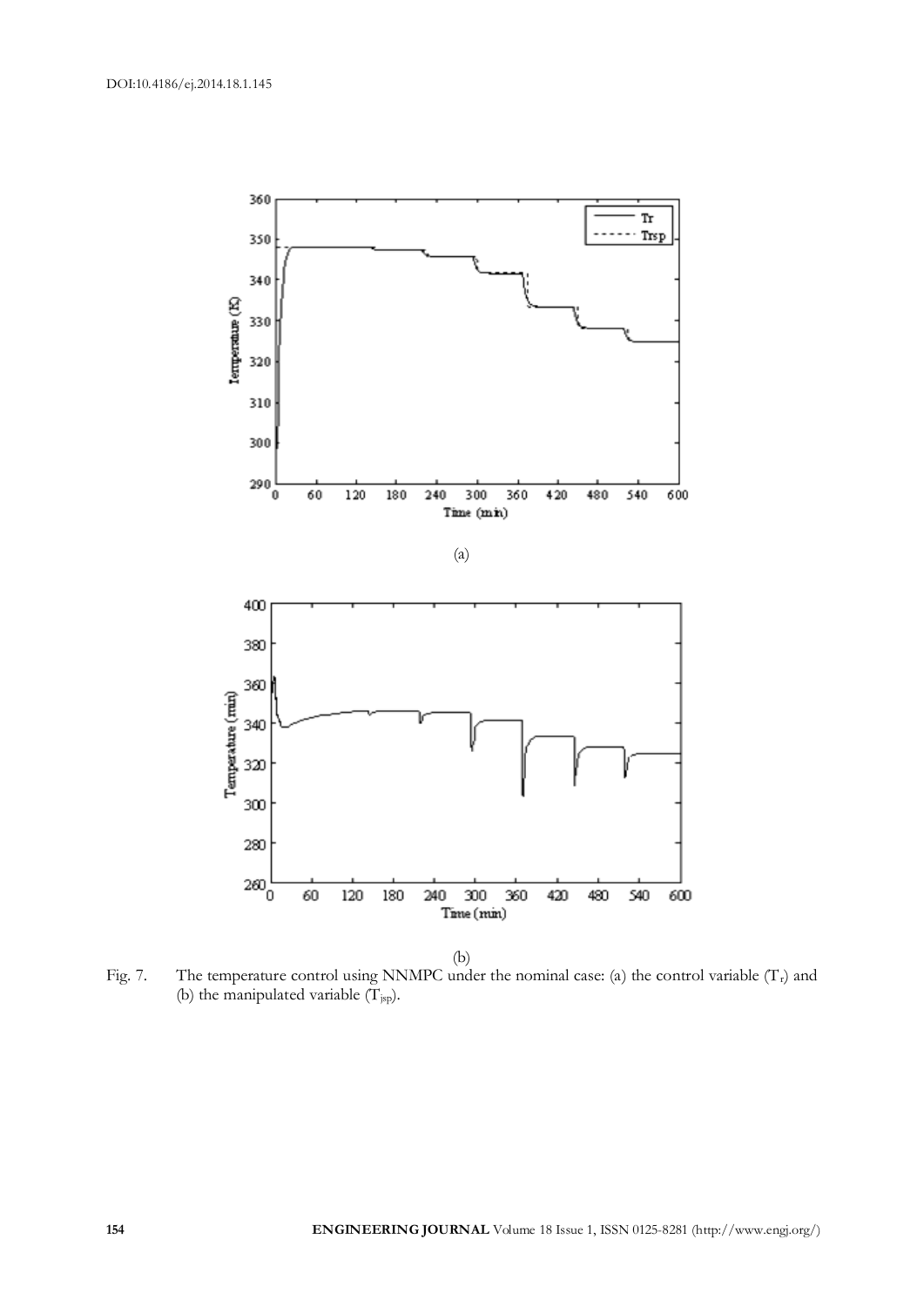

Fig. 8. The temperature control using NNDIC under the nominal case: (a) the control variable  $(T<sub>r</sub>)$  and (b) the manipulated variable  $(\Gamma_{\text{sp}})$ .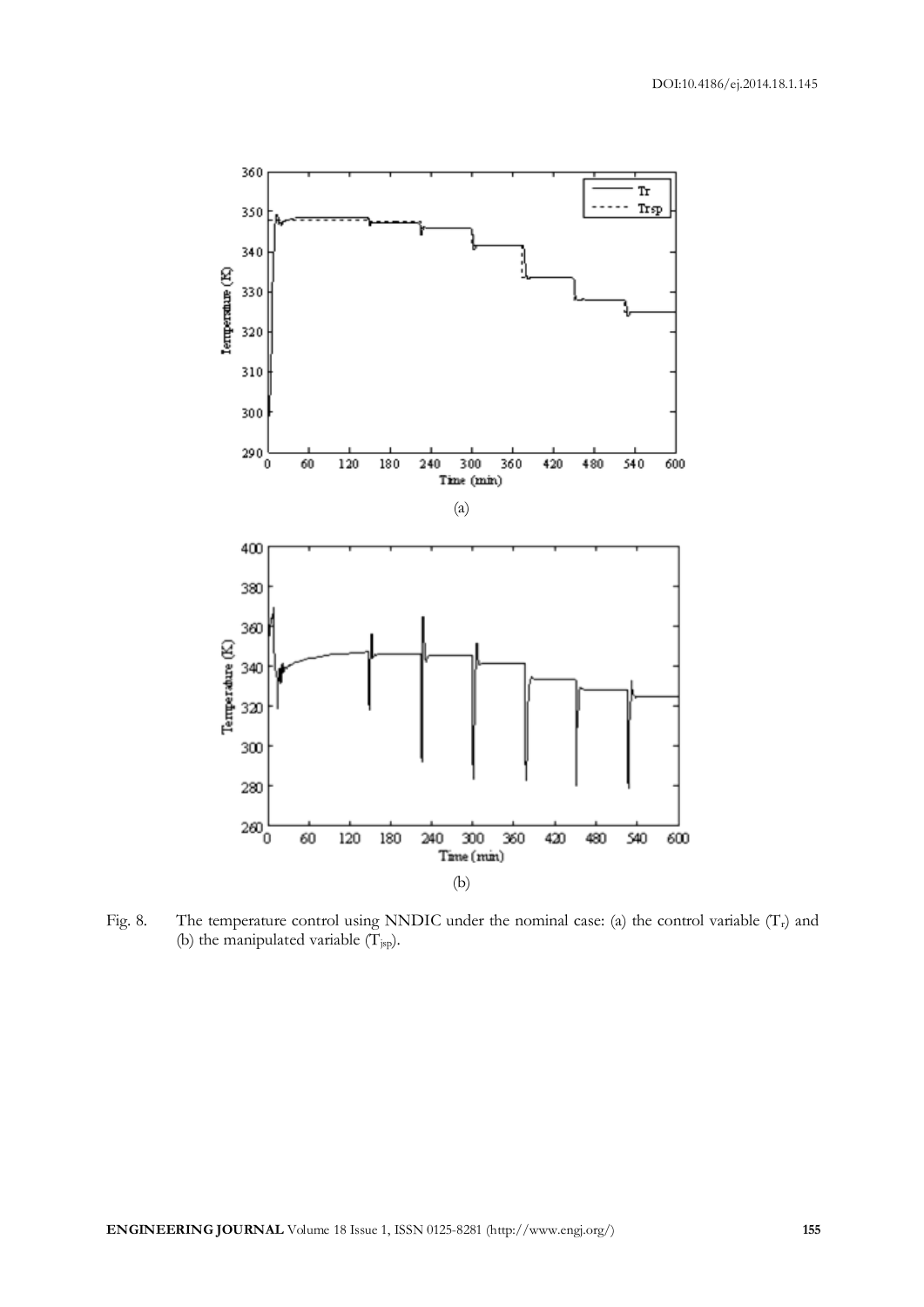

Fig. 9. The temperature control using PID control under the nominal case: (a) the control variable  $(T_r)$ and (b) the manipulated variable  $(T_{\text{isp}})$ .

| Table 4. Performance indices of NNMPC strategy, PID control strategy and NNDIC strategy for |  |  |  |  |  |
|---------------------------------------------------------------------------------------------|--|--|--|--|--|
| nominal and model mismatch cases.                                                           |  |  |  |  |  |

| Cases                                       | <b>NNMPC</b> | <b>PID</b> | <b>NNDIC</b> |
|---------------------------------------------|--------------|------------|--------------|
| Nominal                                     | 422,0569     | 422.9892   | 422.4777     |
| $+30\%k_1$                                  | 421.0025     | 433.2399   | 421.2645     |
| $-30\%$                                     | 421.1529     | 424.3498   | 422,0130     |
| $+30\%k_1, -30\%k_2$                        | 421.4568     | 434.5736   | 421.6259     |
| $+30\% \Delta H$                            | 415.2102     | 433.8296   | 419.5642     |
| $-30\%$ U                                   | 435.0598     | 550.6485   | 456.2135     |
| $+30\%k_1,-30\%k_2,+30\% \Delta H, -30\% U$ | 447.0252     | 584.9196   | 462.7851     |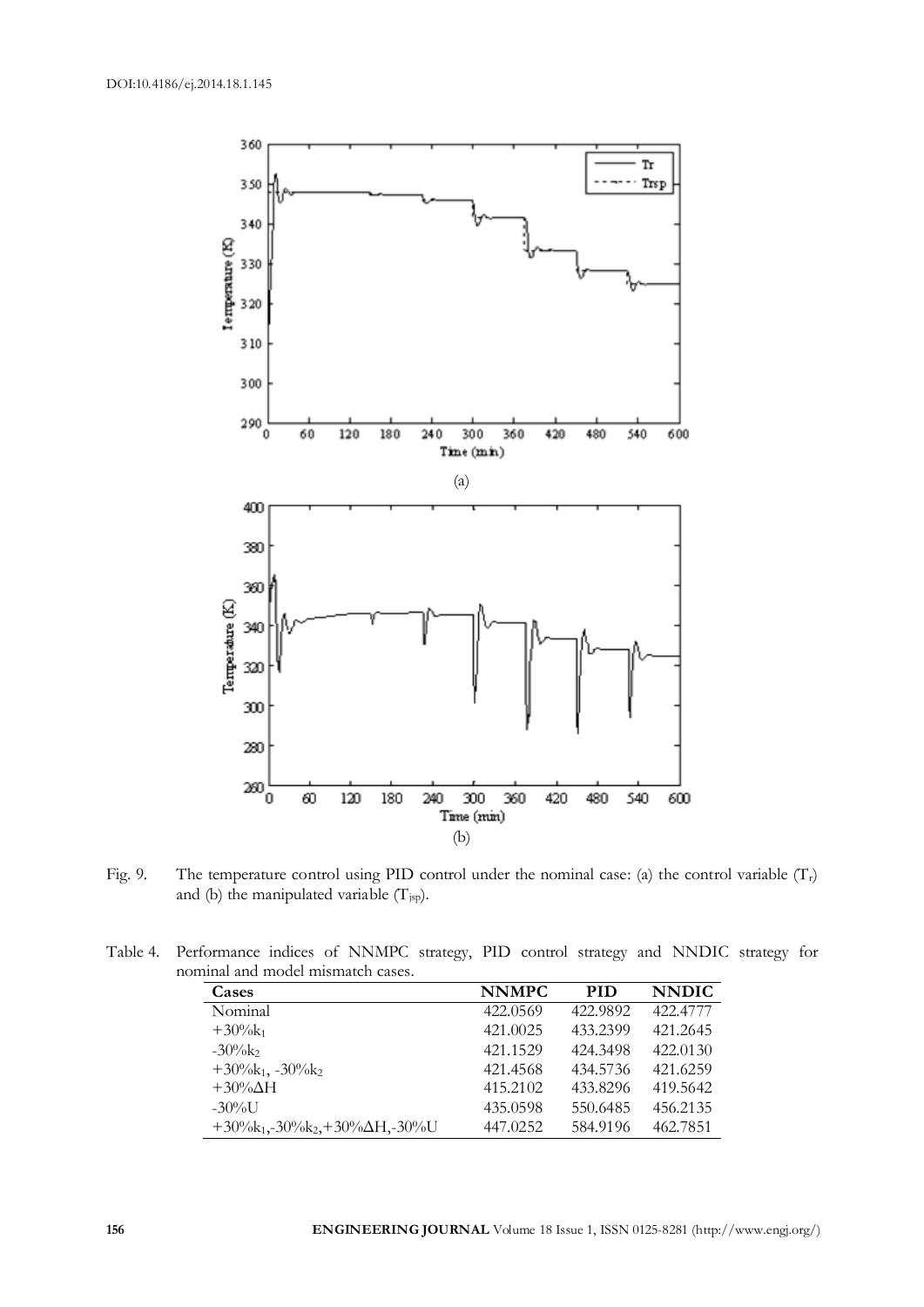

Fig. 10. The temperature control using NNMPC under the parameter mismatch case (-30% U): (a) the control variable  $(T_r)$  and (b) the manipulated variable  $(T_{jsp})$ .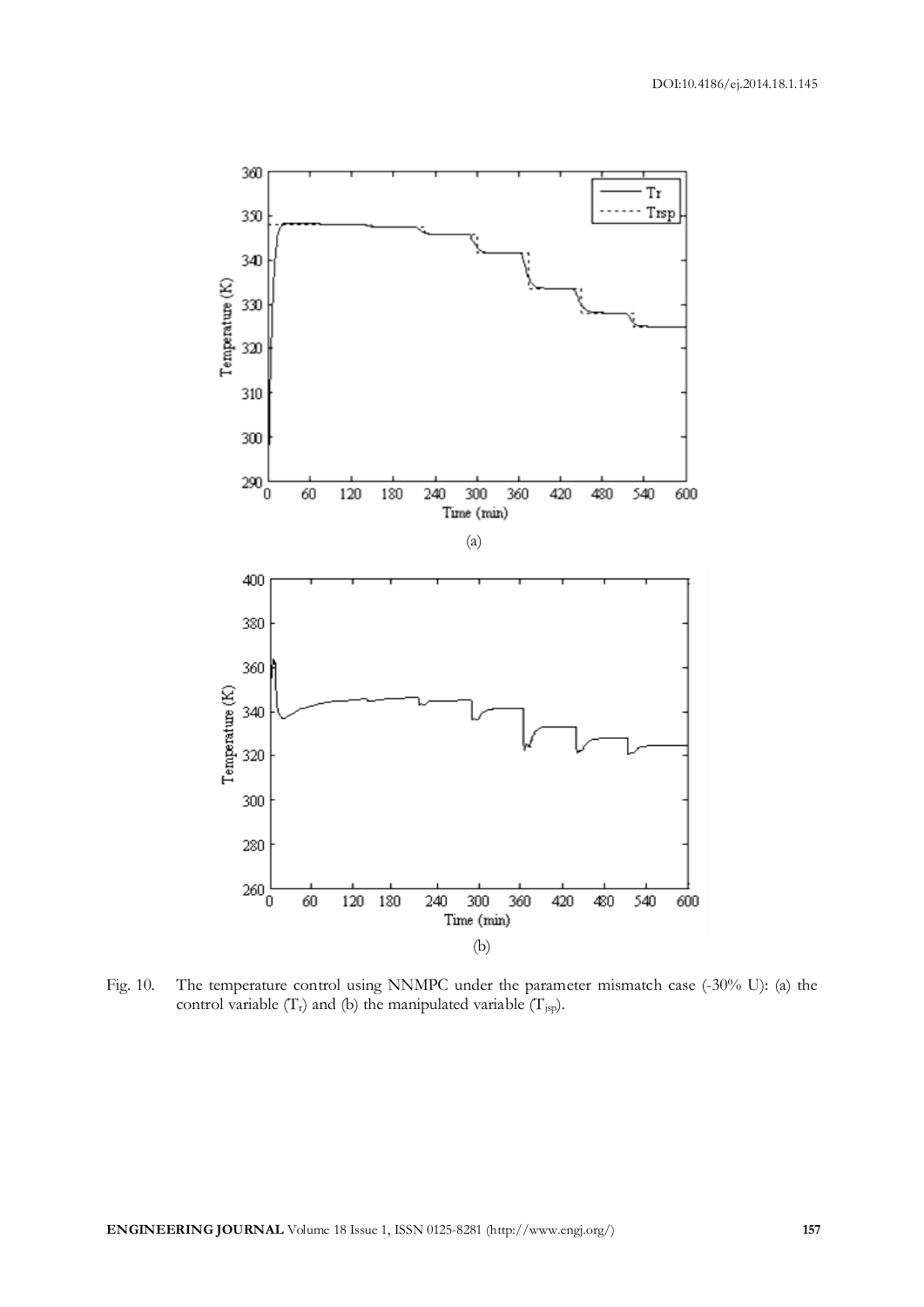

Fig. 11. The temperature control using PID control under the parameter mismatch case (-30% U): (a) the control variable  $(T_r)$  and (b) the manipulated variable  $(T_{jsp})$ .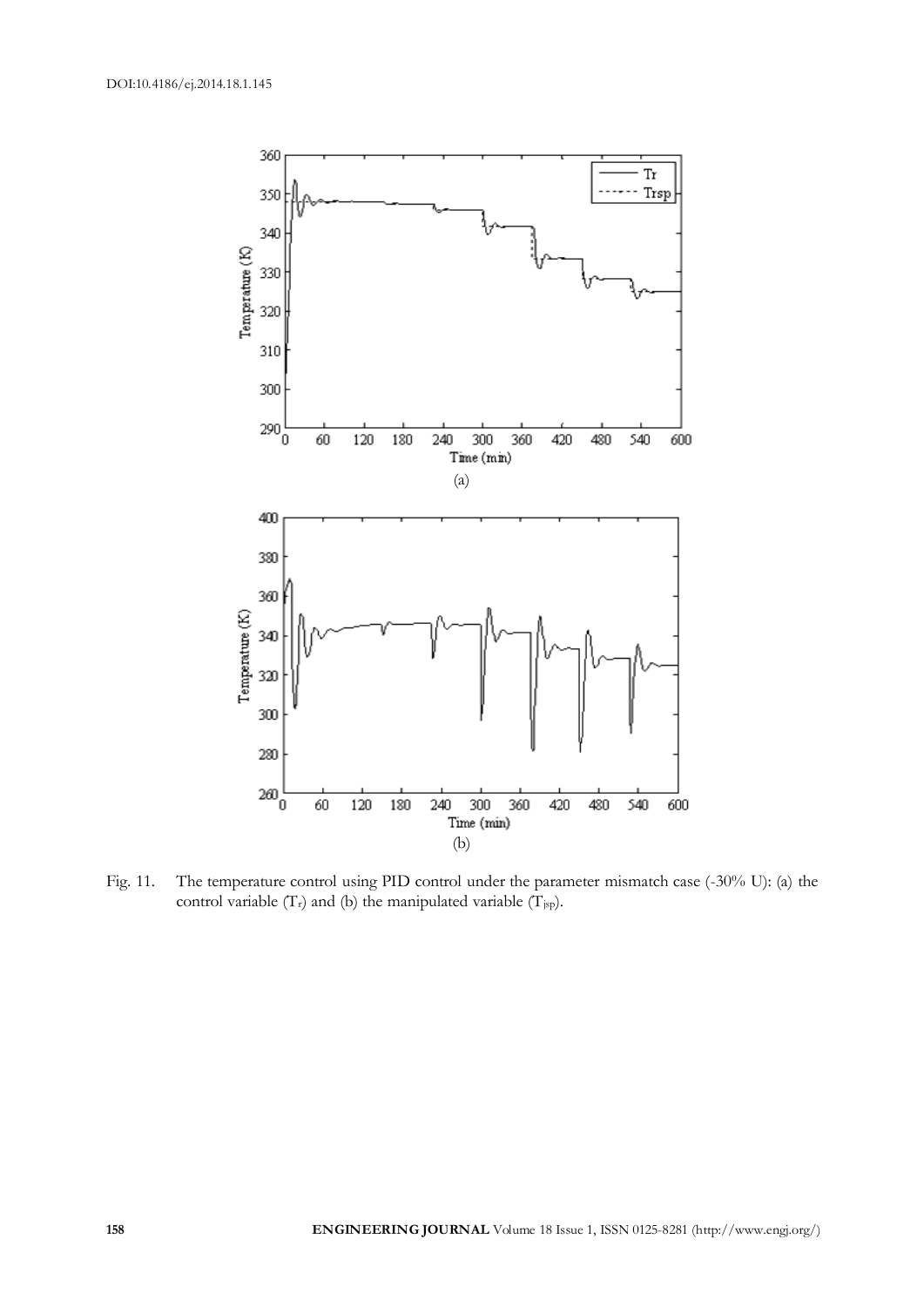

Fig. 12. The temperature control using NNDIC under the parameter mismatch case (-30% U): (a) the control variable  $(T_r)$  and (b) the manipulated variable  $(T_{iso})$ 

#### **8. Conclusions**

In this paper, a dynamic optimization, neural network modeling and neural network based controls are proposed to provide effective control performance for the production of methyl methacrylate (MMA) production in an exothermic batch reactor. To control the temperature of the reactor, neural network based control approaches consisting of a neural network direct inverse control (NNDIC) and a neural network based model predictive control (NNMPC) have been formulated. For the neural network modeling, an optimal structure composes of 8 nodes in an input layer, 6 nodes in first hidden layer, 8 nodes in second hidden layer and 3 nodes in an output layer. An obtained neural network forward model is used to predict a dynamics behavior in the NNMPC algorithm. For a neural network inverse model, an optimal structure consists of 8 nodes in an input layer, 4 nodes in first hidden layer, 8 nodes in second hidden layer and a node in an output layer. In a dynamic optimization, a maximum product achieves at the case of 8 intervals. The obtained temperature profile is applied as set points of the process. Robustness tests of three different controls have been studied with respect to changes in operating parameters. Comparisons of control performances among the PID, the NNDIC and the NNMPC indicated that the NNMPC gives the best control performance in the nominal case and plant/model mismatch cases.

**ENGINEERING JOURNAL** Volume 18 Issue 1, ISSN 0125-8281 (http://www.engj.org/) **159**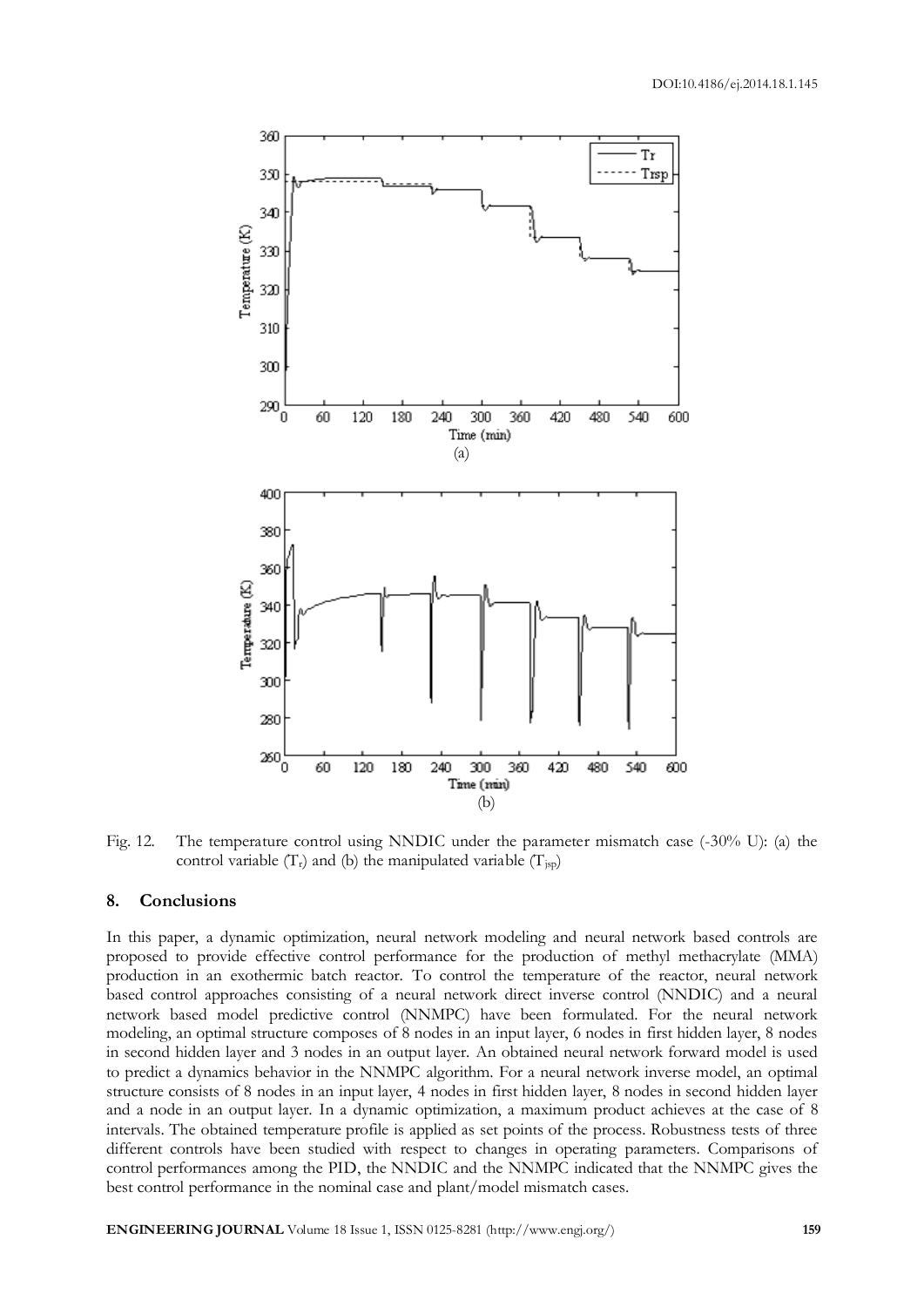# **9. Acknowledgment**

The authors would like to acknowledge the support from the Faculty of Engineering, Burapha University under the contract # 35/2553.

# **10. Nomenclature**

|                 | A, B, C, D Correlation constants for each compound   |
|-----------------|------------------------------------------------------|
| $C_i$           | Concentration of component $i \text{ (mol/m3)}$      |
| $C_{pi}$        | Liquid heat capacity at 293.15 K $(J/(mol K))$       |
| $E_a$           | Activation energy $(J/mol)$                          |
| $k_0$           | Frequency factor                                     |
| $k_1,\,k_2$     | Reaction rate constants $(m^{5.1}/(mol^{1.7}min))$   |
| М               | Control horizon                                      |
| $\textit{MW}_i$ | Molecular weight of component $i$ (kg/kmol)          |
| P               | Prediction horizon                                   |
| $R_i$           | Reaction rate of component $i \text{ (mol/(m3min))}$ |
| $T_r$           | Reactor temperature (K)                              |
| $T_i$           | Jacket temperature (K)                               |
| $T_{jsp}$       | Set point of jacket temperature (K)                  |
| $V_i$           | Volume of jacket $(m^3)$                             |
| $w_i$           | Weight of neural network                             |
| $W_i$           | Weight for tuning of NNMPC                           |
| $\varDelta H$   | Heat of reaction $(J/mol)$                           |
| $\rho_i$        | Density of component i (kmol/m <sup>3</sup> )        |

# **References**

- [1] J. J. Spivey, M. R. Gogate, J. R. Zoeller, and R. D. Colberg, "Novel catalysts for the environmentally friendly synthesis of methyl methacrylate," *Ind. Eng. Chem. Res.,* vol. 36, pp. 4600-4608, 1997.
- [2] I. M. Mujtaba, N. Aziz, and M. A. Hussain, "Network based modeling and control in batch reactor," *Chem Eng Res Des*, vol. 84, no. A8, pp. 635-644, 2006.
- [3] K. Konakom, P. Kittisupakorn, and I. M. Mujtaba, "Batch control improvement by model predictive control based on multiple reduced-models," *Chem Eng J*, vol. 145, pp. 129-134, 2008.
- [4] N. Aziz, M. A. Hussain, and I. M. Mujtaba, "Optimal control of batch reactors using generic model control (GMC) and neural network," *Comput. Aided Chem. Eng.*, vol. 8, pp. 175-180, 2000.
- [5] W. Cho, T. F. Edgar, and J. Lee, "Iterative learning dual-mode control of exothermic batch reactors," *Control Eng. Pract.*, vol. 16, no. 10 pp. 1244-1249, 2008.
- [6] B. V. Babu and K. Jyotsna. (2001). *Temperature control in an exothermic batch reactor using generic model control and globally linearizing control*. [Online]. Available<http://www.researchgate.net/publication/228517981> TEMPERATURE\_CONTROL\_IN\_AN\_EXOTHERMIC\_BATCH\_REACTOR\_USING\_GENE RIC\_MODEL\_CONTROL\_AND\_GLOBALLY\_LINEARIZING\_CONTROL.
- [7] F. Szeifert, T. Chovan, and L. Nagy, "Process dynamics and temperature control of fed-batch reactors," *Comput. Chem. Eng.*, vol. 19, pp. 447-452, Jun. 1995.
- [8] C. Alippi and V. Piuri, "Neural modeling of dynamic systems with nonmeasurable state variables," *IEEE. Trans. Instr*., vol. 6, pp. 1073-1080, 1999.
- [9] I. H. Kim, S. Fok, K. Fregene, D. H. Lee, T. S. Oh, and D. W. L. Wang, "Neural network based system identification and controller synthesis for an industrial sewing machine," *J Cont. Aut. Sys.*, vol. 2, no. 1 pp. 83-91, Mar. 2004.
- [10] A. P. Loh, K. O. Looi, K. F. Fong, "Neural network modeling and control strategies for a pH process," *J. Proc. Cont.*, vol. 5, pp. 355-362, Dec. 1995.
- [11] R. Murray-Smith, D. Neumerkel, and D. Sbarbaro-Hofer, "Neural network for modeling and control of non-linear dynamic system," in *IEEE International Symposium on Intelligent Control*, Glasgow, Scotland , 1992, pp. 404-409.